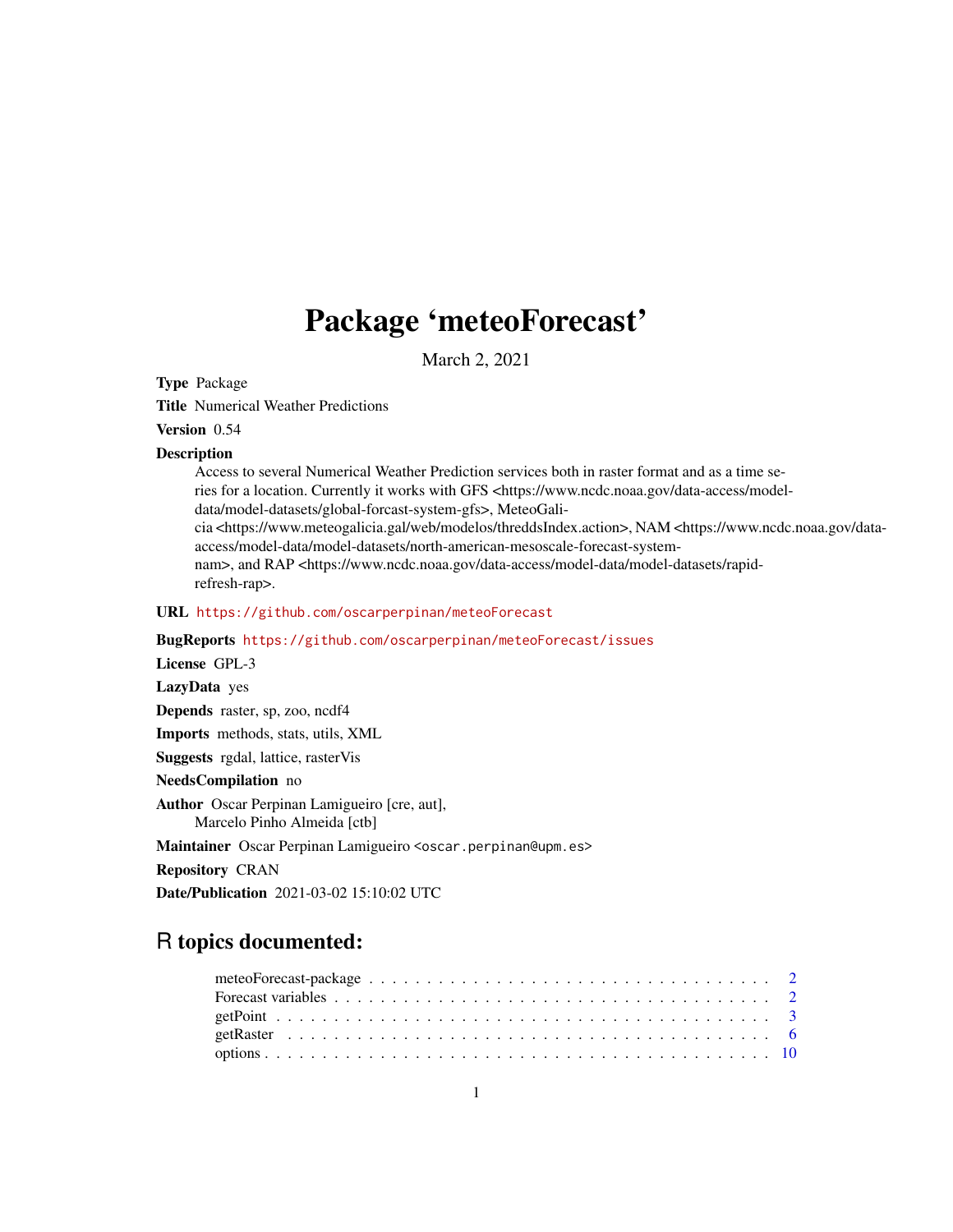#### <span id="page-1-0"></span>**Index** [12](#page-11-0)

meteoForecast-package *Access to several Numerical Weather Prediction services both in raster format and as a time series for a location.*

#### Description

meteoForecast is a package to access outputs from Numerical Weather Prediction models both in raster format and as a time series for a location. Currenty it works with GFS, MeteoGalicia, NAM, and RAP.

#### Details

getRaster, getRasterDay, and getRasterDays get data inside a bounding box and provide a multilayer raster data using the RasterBrick class defined in the package raster.

getPoint, getPointDays, and getPointRuns get data for a certain location and produce a time series using the zoo class.

#### Author(s)

Oscar Perpiñán, with contributions from Marcelo Almeida

#### References

```
https://www.meteogalicia.es/web/modelos/threddsIndex.action
https://www.ncei.noaa.gov/thredds/catalog/model-gfs-003-files/catalog.html
https://www.ncei.noaa.gov/thredds/catalog/model-nam218/catalog.html
https://www.ncei.noaa.gov/thredds/catalog/model-rap130/catalog.html
```
#### See Also

[raster](#page-0-0) [zoo](#page-0-0)

Forecast variables *Forecast Variables available in each model.*

#### <span id="page-1-1"></span>**Description**

The grepVar retrieves the XML file with the names, description, and labels of each variable available in the service, and searches for matches in the description field.

#### Usage

```
grepVar(x, service, day = Sys.Date() - 1, complete = FALSE)
```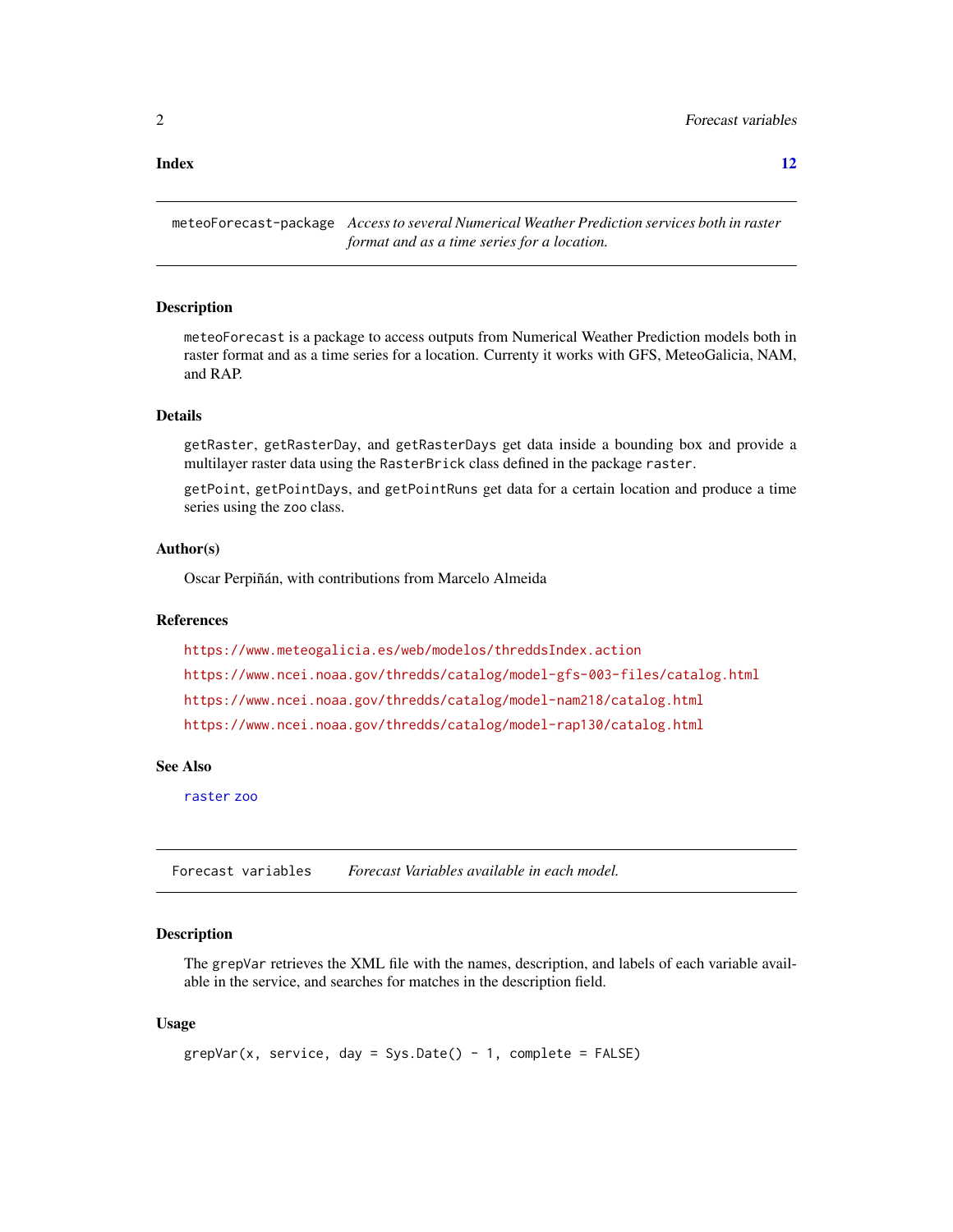#### <span id="page-2-0"></span>getPoint 3

#### **Arguments**

| $\mathsf{x}$ | character string to be matched in the description field of the set of variables.<br>Try $x =$ "" and complete = TRUE to get the complete list of choices with the<br>description field. |
|--------------|-----------------------------------------------------------------------------------------------------------------------------------------------------------------------------------------|
| service      | Character, to choose from 'meteogalicia', 'gfs', 'nam', and 'rap'                                                                                                                       |
| day          | Date. Services change the variables availability over time.                                                                                                                             |
| complete     | Logical, if FALSE (default) only the name of the variables is returned. If TRUE<br>the name, label, and description columns are provided.                                               |

#### Value

If complete = TRUE this function provides a data.frame with three columns, name, label, and description. Use the elements of the name column to choose a variable with the argument var of [getRaster](#page-5-1) and [getPoint](#page-2-1).

#### Source

[http://mandeo.meteogalicia.es/thredds/catalogos/WRF\\_2D/catalog.html](http://mandeo.meteogalicia.es/thredds/catalogos/WRF_2D/catalog.html) [http://mandeo.meteogalicia.es/thredds/catalog/gfs\\_0p25/fmrc/catalog.html](http://mandeo.meteogalicia.es/thredds/catalog/gfs_0p25/fmrc/catalog.html) <https://www.ncei.noaa.gov/thredds/catalog/model-nam218/catalog.html> <https://www.ncei.noaa.gov/thredds/catalog/model-rap130/catalog.html>

#### Examples

```
## Not run:
## Variables available recently
grepVar('cloud', service = 'gfs', complete = TRUE)
## Variables available some days ago
grepVar('cloud', service = 'nam',
       day = Sys.Date() - 10,complete = TRUE)
## You can get the complete list with x = "grepVar("", service = 'meteogalicia', complete = TRUE)
## End(Not run)
```
<span id="page-2-1"></span>getPoint *NWP forecasts for a location*

#### Description

The getPoint\* functions get outputs of the NWP models run by MeteoGalicia and NCEP (GFS, RAP, NAM) for a single location.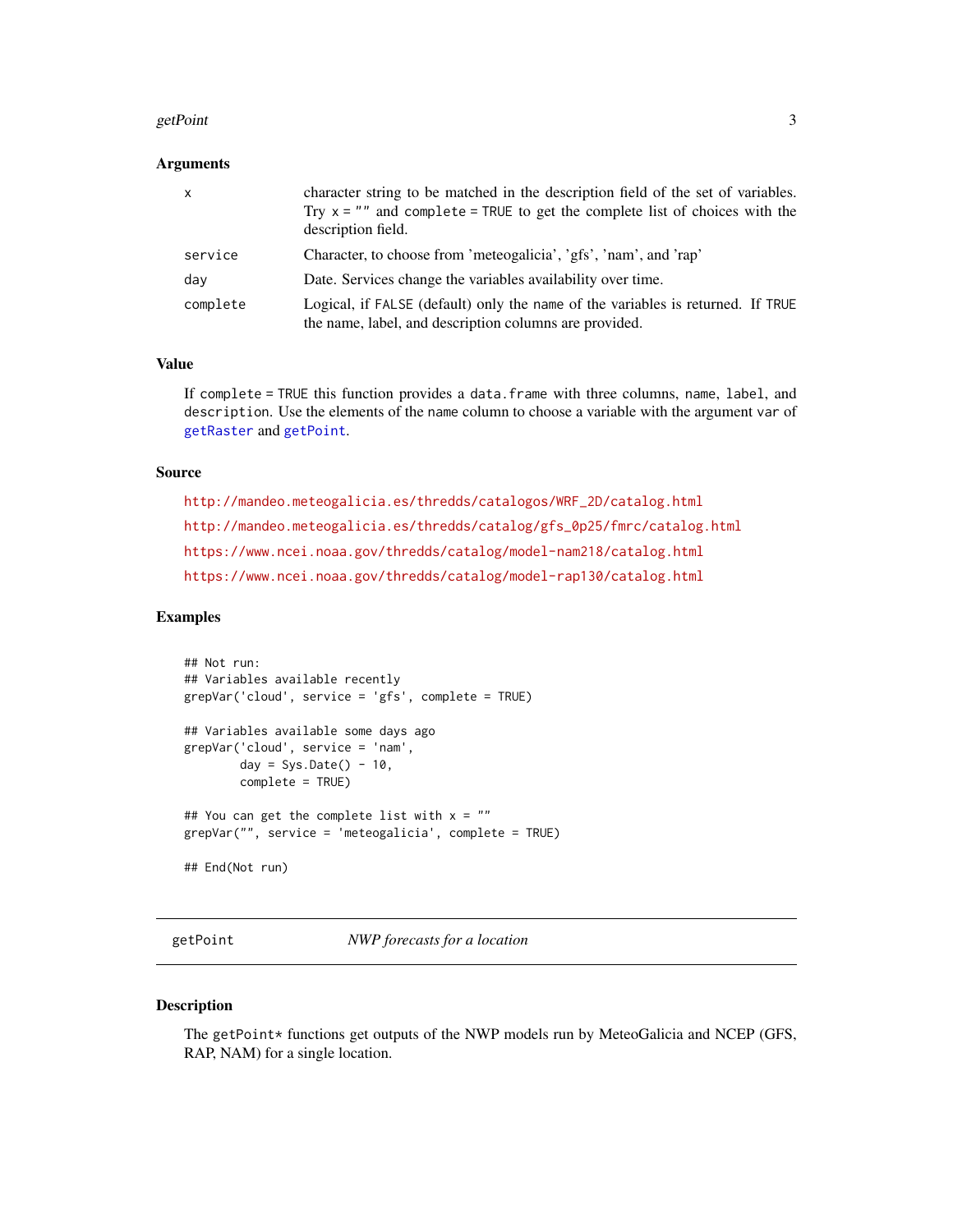#### <span id="page-3-0"></span>Usage

```
getPoint(point, vars = "swflx", day = Sys.Date(), run = "00",
         resolution = NULL, vertical = NA, service = mfService())
getPointDays(point, vars = "swflx", start = Sys.Date(), end,
             service = mfService(), ...getPointRuns(point, var = "swflx",
            start = Sys.Date() - 1, end = Sys.Date(),
             service = mfService(), ...
```
#### Arguments

| point      | Coordinates of the location. It can be a SpatialPoints or a numeric of length<br>$2$ (lon, lat).                                                                                                               |
|------------|----------------------------------------------------------------------------------------------------------------------------------------------------------------------------------------------------------------|
| var, vars  | Character. The name of the variables to retrieve. Use grepVar to know what<br>variables are available in each service. getPointRuns only works with one<br>variable.                                           |
| day        | Date or character                                                                                                                                                                                              |
| run        | Character. The meteogalicia service executes the model at OOUTC and 12UTC.<br>Therefore run can be '00' or '12'. With GFS and NAM run can be '00', '06',<br>'12', and '18'. The RAP service is run every hour. |
| start      | Date or character. First day of the time period to retrieve.                                                                                                                                                   |
| end        | Date or character. Last day of the time period to retrieve.                                                                                                                                                    |
| resolution | Numeric. Resolution in kilometers of the raster. Valid choices are 4, 12, and 36.<br>It is only used with service $=$ 'meteogalicia'.                                                                          |
| vertical   | Numeric. Vertical coordinate for variables with several levels. Its default value<br>is NA, meaning that only the first level will be retained.                                                                |
| service    | Character, which service to use, 'meteogalicia', 'gfs', 'nam', or 'rap'.                                                                                                                                       |
| .          | Additional arguments for getPoint                                                                                                                                                                              |

#### Details

These functions download data from the MeteoGalicia and NCEP (GFS, RAP, NAM) servers using the NetCDF Subset Service. The result is returned as a zoo time series object, with one or more csv files stored in the temporary folder (as defined by tempdir()).

#### Value

getPoint and getPointDays produce a zoo time series with a column for each variable included in vars.

The time series returned by getPoint starts at 01UTC of day if run = '00' or 13UTC if run = '12'. It spans over 4 days (96 hours) if run = '00' or 84 hours if run = '12'.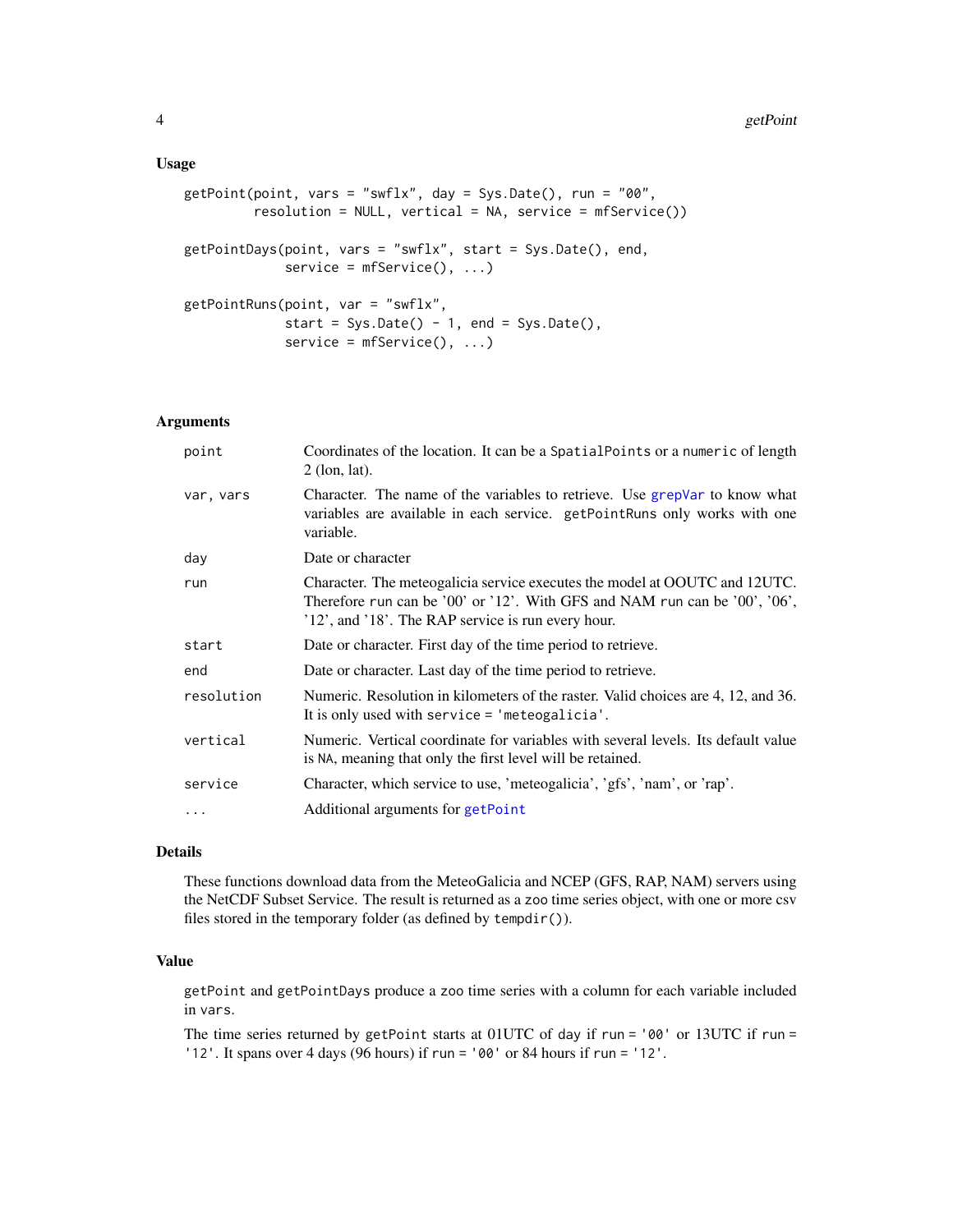#### <span id="page-4-0"></span>getPoint 5

The time series returned by getPointDays starts at 01UTC of start and finishes at 00UTC of end + 1. Each day comprised in the time period is constructed with the forecast outputs corresponding to the 00UTC run of that day. Therefore, only the first 24 values obtained with getPoint are used for each day.

The time series returned by getPointRuns starts at 01UTC of start and finishes at 00UTC of end + 1. It has 4 columns, named "D3\_00", "D2\_00", "D1\_00" and "D0\_00". The column "D3\_00" corresponds to the forecast results produced 3 days before the time stamp of each row, and so on.

#### Author(s)

Oscar Perpiñán Lamigueiro with contributions from Marcelo Almeida

#### References

[http://mandeo.meteogalicia.es/thredds/catalogos/WRF\\_2D/catalog.html](http://mandeo.meteogalicia.es/thredds/catalogos/WRF_2D/catalog.html) [http://mandeo.meteogalicia.es/thredds/catalog/gfs\\_0p25/fmrc/catalog.html](http://mandeo.meteogalicia.es/thredds/catalog/gfs_0p25/fmrc/catalog.html) <https://www.ncei.noaa.gov/thredds/catalog/model-nam218/catalog.html> <https://www.ncei.noaa.gov/thredds/catalog/model-rap130/catalog.html>

#### See Also

[getRaster](#page-5-1)

#### Examples

```
## Not run:
 ## If some of the next examples do not work, try using a different
 ## date. Check availability for each service with the links included in
 ## the references section.
 testDay \leq Sys.Date() - 1
 ## temperature (Kelvin) forecast from meteogalicia
 tempK <- getPoint(c(\emptyset, 4\emptyset), vars = 'temp', day = testDay)## Cell does not coincide exactly with request
 attr(tempK, 'lat')
 attr(tempK, 'lon')
 ## Units conversion
 tempC < - tempK - 273library(lattice)
 ## Beware: the x-axis labels display time using your local timezone.
 Sys.timezone()
 ## Use Sys.setenv(TZ = 'UTC') to produce graphics with the timezone
 ## of the objects provided by meteoForecast.
 xyplot(tempC)
 ## Multiple variables
 vars \leq getPoint(c(0, 40), vars = c('swflx', 'temp'), day = testDay)
 xyplot(vars)
```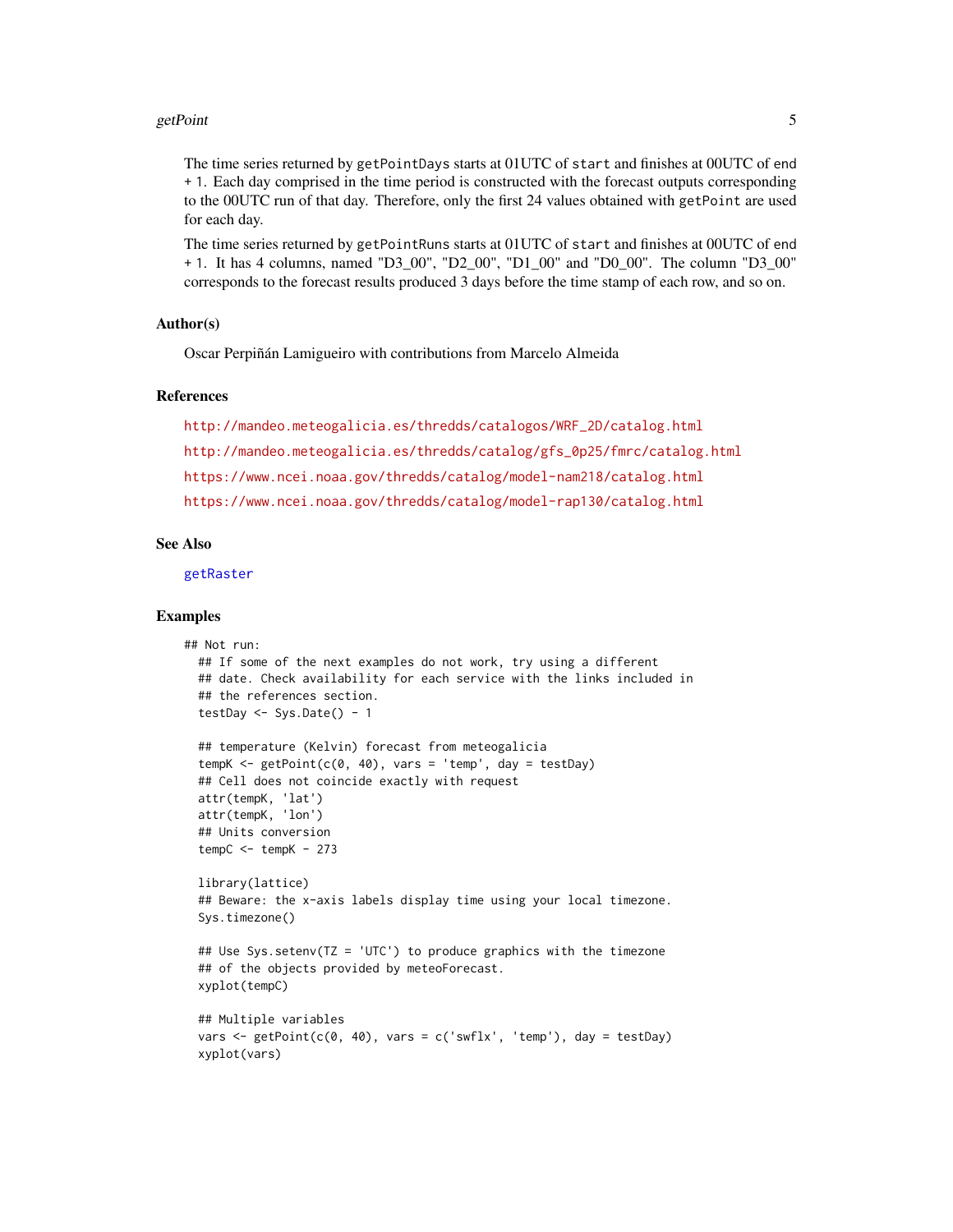```
## Vertical coordinates
 tempK1000 <- getPoint(c(0,40),
                        vars = "Temperature_surface",
                        day = testDay,
                        service ="gfs", vertical = 1000)
 ## Time sequence
 radDays <- getPointDays(c(0, 40),
                          start = testDay - 3,
                          end = testDay)
 xyplot(radDays)
 ## Variability between runs
 radRuns <- getPointRuns(c(0, 40),
                          start = testDay - 3,
                          end = testDay)
 xyplot(radRuns, superpose = TRUE)
 ## variability around the average
 radAv <- rowMeans(radRuns)
 radVar <- sweep(radRuns, 1, radAv)
 xyplot(radVar, superpose = TRUE)
## End(Not run)
```
<span id="page-5-1"></span>getRaster *NWP forecasts for a region*

#### Description

The getRaster\* functions get outputs of the NWP models for a region.

#### Usage

```
getRaster(var = "swflx", day = Sys.Date(), run = "00",
          frames = 'complete', box, resolution = NULL,
          names, remote = TRUE, service = mfService(),
          dataDir = ".", use00H = FALSE, ...)
getRasterDays(var = "swflx", start = Sys.Date(), end,
              remote = TRUE, dataDir = ".", \ldots)
getRasterDay(var = "swflx", day = Sys.Date(),
              remote = TRUE, dataDir = "."....)
checkDays(start, end, vars, remote = FALSE,
         service = mfService(), dataDir = '.')
```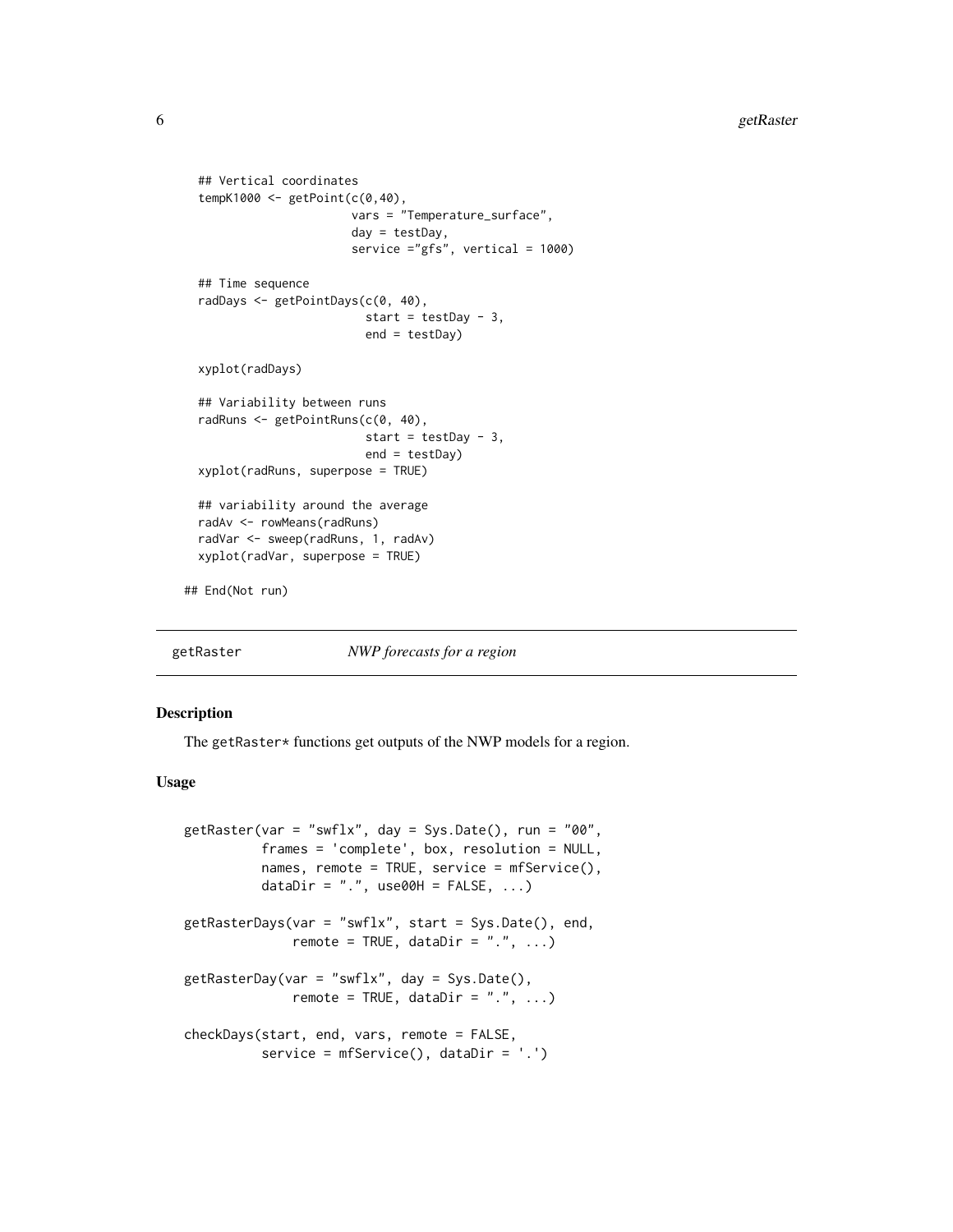#### <span id="page-6-0"></span>getRaster 7 and 2012 19:30 the set of the set of the set of the set of the set of the set of the set of the set of the set of the set of the set of the set of the set of the set of the set of the set of the set of the set

#### Arguments

| var, vars  | Character. The name of the variable (or variables in checkDays) to retrieve. Use<br>grepVar to know what variables are available in each service.                                                                                                                                                                                    |
|------------|--------------------------------------------------------------------------------------------------------------------------------------------------------------------------------------------------------------------------------------------------------------------------------------------------------------------------------------|
| day        | Date or character. In getRaster it defines the day when the forecast was pro-<br>duced. In getRasterDay it defines the day to be forecast.                                                                                                                                                                                           |
| run        | Character. For example, the meteogalicia service executes the model at OOUTC<br>and 12UTC. Therefore run can be '00' or '12'.                                                                                                                                                                                                        |
| start      | Date or character. First day of the time period to retrieve.                                                                                                                                                                                                                                                                         |
| end        | Date or character. Last day of the time period to retrieve.                                                                                                                                                                                                                                                                          |
| frames     | Numeric. It defines the number of hourly forecasts (frames) to retrieve. If<br>frames = 'complete', the full set of frames is downloaded. For example, the<br>meteogalicia service produces 96 hourly forecasts (frames) with run='00' and<br>84 frames with run='12'.                                                               |
| box        | The bounding box, defined using longitude and latitude values. A Extent or an<br>object that can be coerced to that class with extent: a 2x2 matrix (first row:<br>xmin, xmax; second row: ymin, ymax), vector (length=4; order= xmin, xmax,<br>ymin, ymax) or list (with at least two elements, with names 'x' and 'y').            |
| resolution | Numeric. Resolution in kilometers of the raster. Valid choices are 4, 12, and 36.<br>It is only used with service $=$ 'meteogalicia'.                                                                                                                                                                                                |
| names      | Character. Names of the layers of the resulting RasterBrick. If missing, a<br>predefined vector is assigned the combination of day and hour.                                                                                                                                                                                         |
| remote     | Logical. If TRUE (default) data is downloaded from the remote service. If FALSE<br>the RasterBrick is produced with the files available in the local folder.                                                                                                                                                                         |
| service    | Character, which service to use, 'meteogalicia', 'gfs', 'nam' or 'rap'.                                                                                                                                                                                                                                                              |
| use00H     | Logical. Only used when service is 'gfs', 'nam', or 'rap'. If FALSE (default),<br>the first frame of each run or 00H "forecast" is not considered. This first frame is<br>only produced for some variables. Therefore, with use00H = TRUE fewer frames<br>that the number defined with frames could be obtained for some variables.) |
| dataDir    | Character, path of the folder where files are stored (if remote = 'FALSE')                                                                                                                                                                                                                                                           |
| .          | Additional arguments. Not used in getRaster.                                                                                                                                                                                                                                                                                         |
|            |                                                                                                                                                                                                                                                                                                                                      |

#### Details

getRaster downloads data from the MeteoGalicia and NCDC (GFS, RAP, and NAM) servers using the NetCDF Subset Service. The result is returned as a RasterBrick object, with one or more NetCDF files stored in the temporary folder (as defined by tempdir()). Each frame or layer of the RasterBrick corresponds to a certain hour of the forecast.

getRasterDay uses getRaster to download the results corresponding to a certain day. If the day is in the future, the most recent forecast is downloaded with getRaster, and the corresponding frames are extracted. If the day is in the past, getRaster is used to download the corresponding frames of the forecast produced that day.

getRasterDays uses getRaster to download the results cast each day comprised between start and end using the 00UTC run. Then it subsets the first 24 frames of each result, and binds them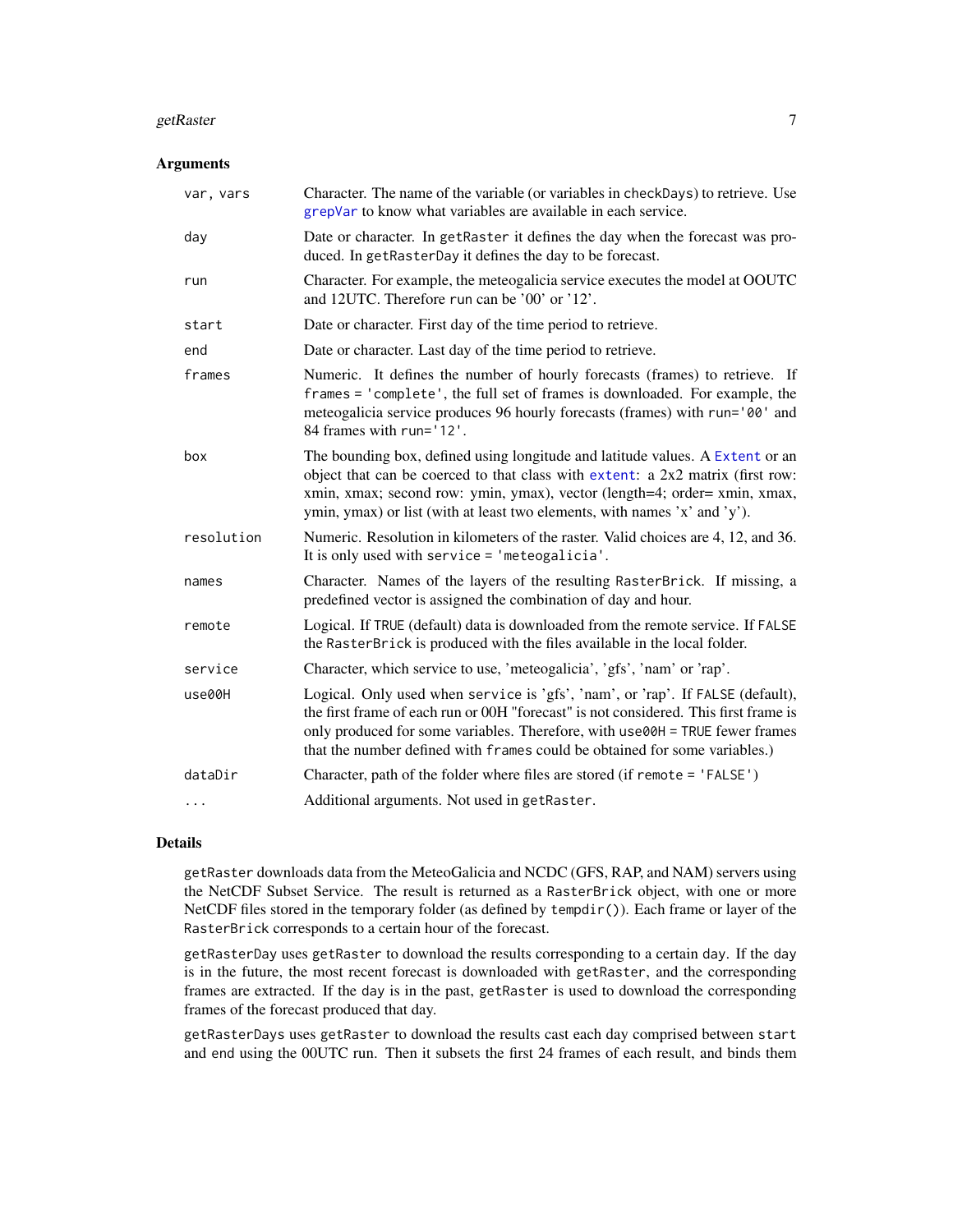<span id="page-7-0"></span>together to produce a RasterBrick. Therefore, each frame of this RasterBrick is a forecast for an hour of the day when the forecast was cast.

checkDays explores a local folder looking for NetCDF files corresponding to a time sequence and a set of variables. It returns a Date vector comprising the days with files available for the requested variables. If remote = TRUE it only checks that start is after 2008-01-01 (first date of the archived forecasts of MeteoGalicia.)

#### Value

The getRaster\* functions return a RasterBrick with a layer for each hour of the NWP forecast.

The time zone of the time index of this RasterBrick, stored in its z slot (accesible with [getZ](#page-0-0)) is UTC.

MeteoGalicia, NAM, and RAP use the Lambert Conic Conformal projection. GFS files use longitudelatitude coordinates.

#### Author(s)

Oscar Perpiñán with contributions from Marcelo Almeida.

#### **References**

```
http://mandeo.meteogalicia.es/thredds/catalogos/WRF_2D/catalog.html
http://mandeo.meteogalicia.es/thredds/catalog/gfs_0p25/fmrc/catalog.html
https://www.ncei.noaa.gov/thredds/catalog/model-nam218/catalog.html
https://www.ncei.noaa.gov/thredds/catalog/model-rap130/catalog.html
```
#### Examples

```
## Not run:
```

```
## If some of the next examples do not work, try using a different
## date. Check availability for each service with the links included in
## the references section.
```

```
testDay \leq Sys.Date() - 1
```
## Retrieve raster data wrf <- getRaster('temp', day = testDay)

```
## Display results with rasterVis
library(rasterVis)
```
levelplot(wrf, layers = 10:19)

hovmoller(wrf)

## Using box and frames specification mfExtent('gfs')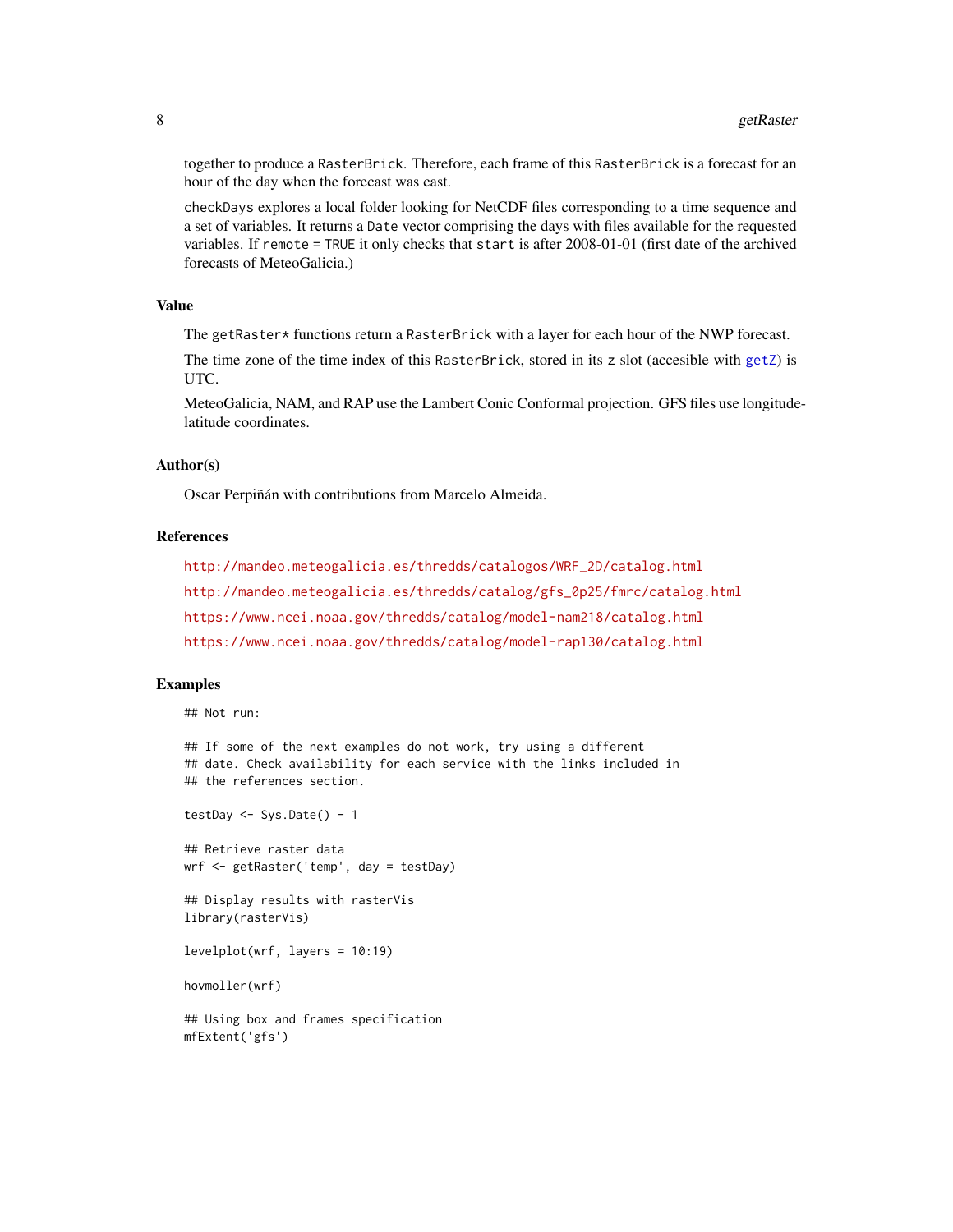#### getRaster 99

```
cloudGFS <- getRaster('Temperature_surface',
                      day = testDay,
                      box = c(-30, 30, 30, 50),
                      service = 'gfs')
levelplot(cloudGFS, layout = c(1, 1))
mfExtent('nam')
cloudNAM <- getRaster('Temperature_surface',
                      day = testDay,
                      box = c(-100, -80, 30, 50),
                      frames = 10,
                      service = 'nam')
mfExtent('rap')
cloudRAP <- getRaster('Temperature_surface',
                      day = testDay,
                      box = c(-100, -80, 30, 50),
                      frames = 10,
                      service = 'rap')
## Day sequence of cloud cover
wrfDays <- getRasterDays('cft',
                         start = testDay - 3,
                         end = testDay + 2,
                         box = c(-2, 35, 2, 40)levelplot(wrfDays, layers = 10:19)
## animation
levelplot(wrfDays, layout = c(1, 1), par.settings = BTCThene)## Hövmoller graphic
hovmoller(wrfDays, par.settings = BTCTheme, contour = TRUE, cuts = 10)
NAMDays <- getRasterDays('Temperature_surface',
                         start = testDay - 3,
                         end = testDay,
                         box = c(-100, -80, 30, 50),
                         service = 'nam')
## Extract data at some locations
st <- data.frame(name=c('Almeria','Granada','Huelva','Malaga','Caceres'),
               elev=c(42, 702, 38, 29, 448))
coordinates(st) <- cbind(c(-2.46, -3.60, -6.94, -4.42, -6.37),
                         c(36.84, 37.18, 37.26, 36.63, 39.47)
                         \lambdaproj4string(st) <- '+proj=longlat +datum=WGS84 +ellps=WGS84 +towgs84=0,0,0'
```
## Extract values for some locations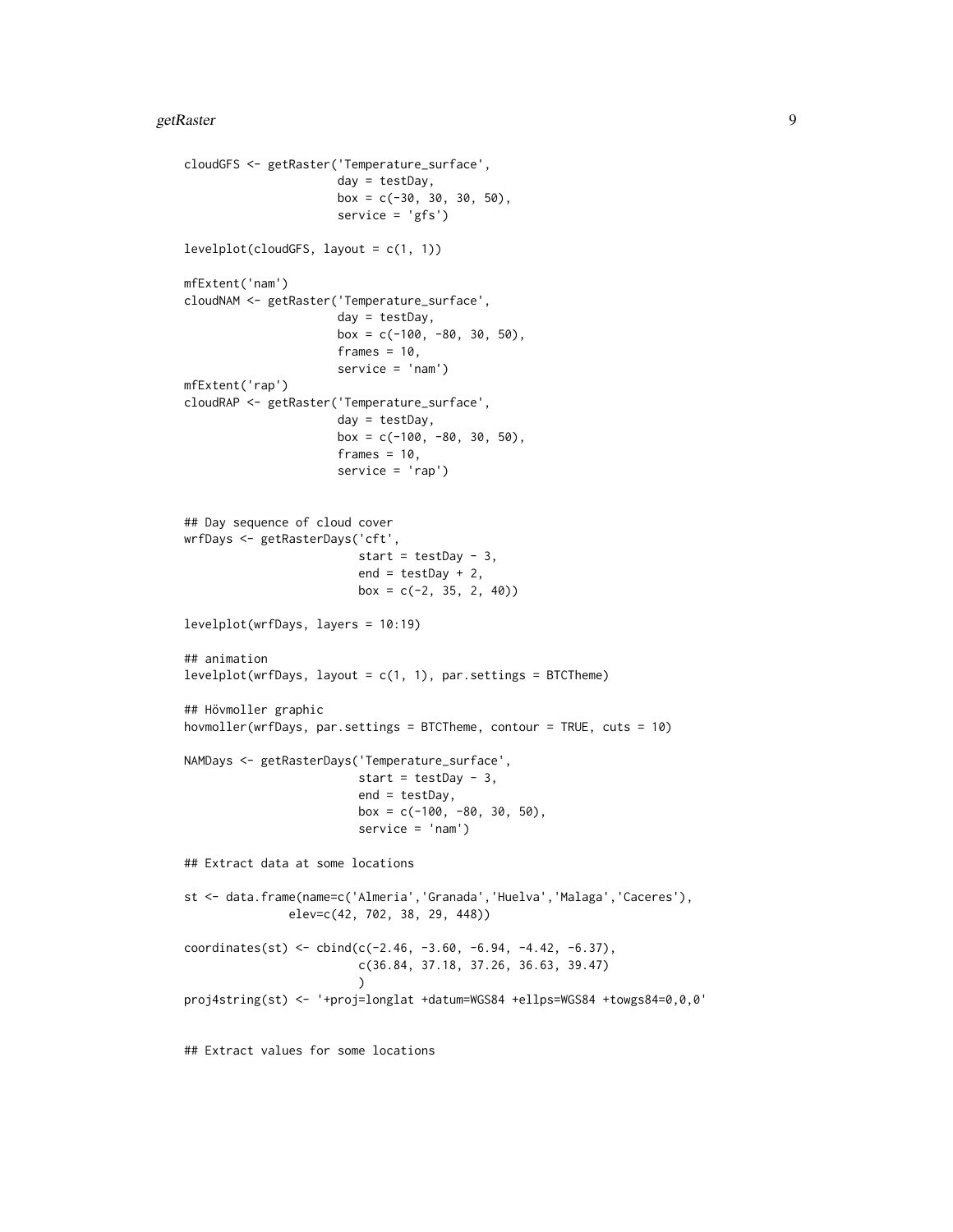10 options and the contract of the contract of the contract of the contract of the contract of the contract of the contract of the contract of the contract of the contract of the contract of the contract of the contract of

```
vals <- extract(wrf, st)
vals <- zoo(t(vals), getZ(wrf))
names(vals) <- st$name
xyplot(vals)
## End(Not run)
```
options *Options and Internal Variables*

#### Description

Functions to get or set options, and to access internal parameters of the package.

#### Usage

```
getMFOption(name = NULL)
setMFOption(name, value)
mfService(service = NULL)
mfExtent(service, resolution = 12)
mfProj4(service, resolution = 12)
```
#### Arguments

| name       | Character, name of the option to get or set.                                                 |
|------------|----------------------------------------------------------------------------------------------|
| value      | Character, value of the option to be changed.                                                |
| service    | Character, name of the service ('meteogalicia', 'gfs', 'nam', 'rap').                        |
| resolution | Numeric, value of the resolution (in kilometers). Only useful if service =<br>'meteogalicia' |

#### Details

Use getMFOption to list the options of the package. Only one option, service, is available with this version. With setMFOption the option defined with name can be modified.

mfService, a wrapper around getMFOption and setMFOption, displays the default service if used without arguments. It modifies the default service to the value of its argument.

mfExtent and mfProj4 provides the extent and the proj4 string of the corresponding service.

#### Author(s)

Oscar Perpiñán Lamigueiro

<span id="page-9-0"></span>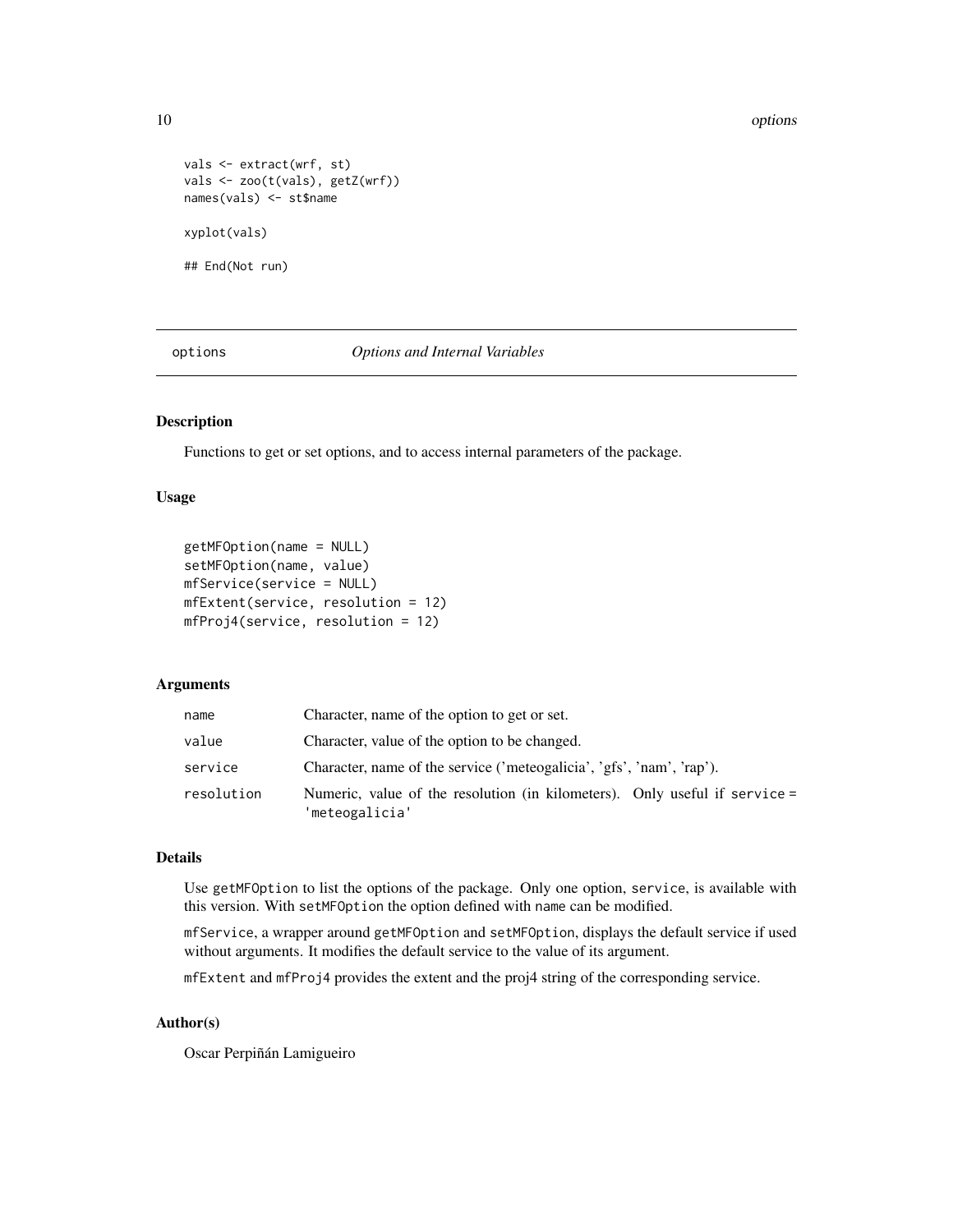#### options and the contract of the contract of the contract of the contract of the contract of the contract of the contract of the contract of the contract of the contract of the contract of the contract of the contract of th

## Examples

mfService()

mfExtent('meteogalicia', 36)

mfExtent('nam')

mfProj4('rap')